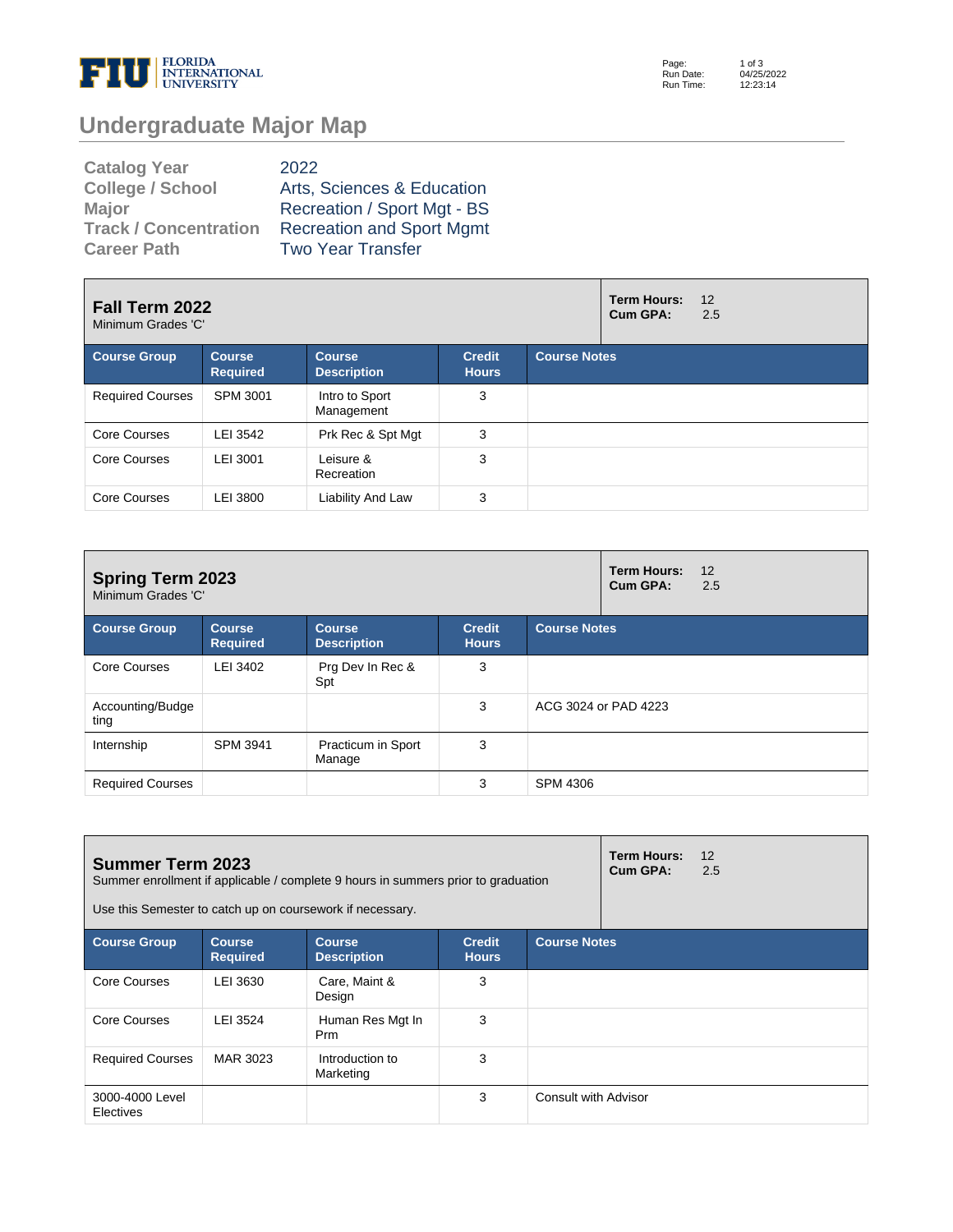

| Page:     | $2$ of $3$ |
|-----------|------------|
| Run Date: | 04/25/2022 |
| Run Time: | 12:23:14   |

## **Undergraduate Major Map**

| <b>Fall Term 2023</b><br>Apply for Spring Graduation prior to the end of term.<br>Minimum Grades 'C'                                                   |          |                              |   |                             | <b>Term Hours:</b><br>Cum GPA: | 12<br>2.5 |
|--------------------------------------------------------------------------------------------------------------------------------------------------------|----------|------------------------------|---|-----------------------------|--------------------------------|-----------|
| <b>Course Group</b><br><b>Course Notes</b><br><b>Course</b><br><b>Credit</b><br><b>Course</b><br><b>Required</b><br><b>Description</b><br><b>Hours</b> |          |                              |   |                             |                                |           |
| <b>Required Courses</b>                                                                                                                                | SPM 4012 | SOC Aspects of<br><b>SPM</b> | 3 | Only offered in Fall        |                                |           |
| <b>Required Courses</b>                                                                                                                                | SPM 3013 | Globalization of<br>Sport    | 3 |                             |                                |           |
| <b>Required Courses</b>                                                                                                                                | SPM 4505 | Sport Finance                | 3 |                             |                                |           |
| 3000-4000 Level<br>Electives                                                                                                                           |          |                              | 3 | <b>Consult with Advisor</b> |                                |           |

| <b>Spring Term 2024</b><br>Apply for Graduation by the first week of classes<br>Minimum Grades 'C' |                                  |                                     |                               |                     | <b>Term Hours:</b><br>Cum GPA: | 12<br>2.5 |  |
|----------------------------------------------------------------------------------------------------|----------------------------------|-------------------------------------|-------------------------------|---------------------|--------------------------------|-----------|--|
| <b>Course Group</b>                                                                                | <b>Course</b><br><b>Required</b> | <b>Course</b><br><b>Description</b> | <b>Credit</b><br><b>Hours</b> | <b>Course Notes</b> |                                |           |  |
| Core Courses                                                                                       | LEI 4590                         | Sem In Park & Rec<br>Mg             | 3                             |                     |                                |           |  |
| Internship                                                                                         |                                  |                                     | 9                             | SPM 4940            |                                |           |  |

### **General Requirements**

Students should have completed the Foreign Language Competency requirement prior to transferring.

Graduation Requirements

1) FIU cumulative GPA of 2.5 or better on a 4.0 scale

2) Successful completion of 60 credit hours of lower-division coursework or an AA degree from an accredited institution

- 3) University Foreign Language (FLENT/FLEX) and Global Learning requirements must be met
- 4) University Summer Enrollment Requirement must be met
- 5) All program and University requirements must be met

\*Critical Indicator is the minimum grade indicated in specific courses to demonstrate proficiency and progress in major. Earning less than the minimum grade is a trigger for a conversation with advisor.\*

#### GENERAL UNIVERSITY REQUIREMENTS

Transfer students are assumed to have completed an Associates of Arts Degree from a Florida Public Institution or satisfied completed 60 credits and the University Core Curriculum Requirements.

In addition, the following courses are required of incoming transfer students: